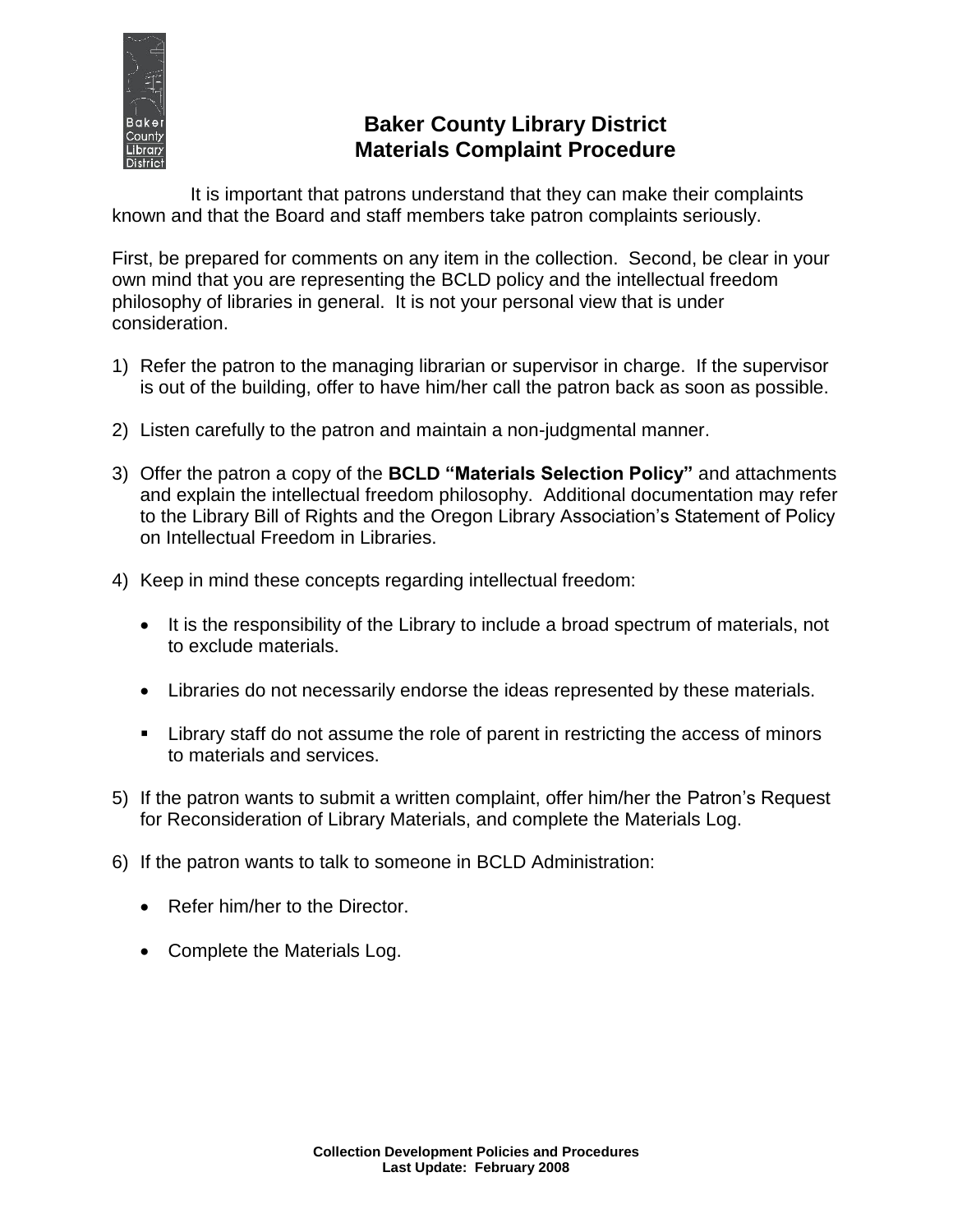

# **Patron's Request for Reconsideration of Library Materials**

|    |                                                                                             |  |                                                               |  | 3. Title of book or other material (please include author and call number if possible)        |  |  |
|----|---------------------------------------------------------------------------------------------|--|---------------------------------------------------------------|--|-----------------------------------------------------------------------------------------------|--|--|
|    |                                                                                             |  |                                                               |  |                                                                                               |  |  |
|    |                                                                                             |  |                                                               |  | 4. What is your concern about this material? (Please be specific, list page numbers/sections) |  |  |
|    |                                                                                             |  |                                                               |  |                                                                                               |  |  |
|    |                                                                                             |  |                                                               |  |                                                                                               |  |  |
|    |                                                                                             |  |                                                               |  |                                                                                               |  |  |
| 5. |                                                                                             |  | Did you read, hear, or see the entire content? ______________ |  |                                                                                               |  |  |
| 6. |                                                                                             |  |                                                               |  |                                                                                               |  |  |
|    |                                                                                             |  |                                                               |  | 7. Have you read the BCLD Materials Selection Policy? ______ A copy of the BCLD Materials     |  |  |
|    | Selection and Access to Electronic Information, Services, Networks, and Internet Acceptable |  |                                                               |  |                                                                                               |  |  |
|    | Use Policy will be mailed with a response to your request for reconsideration of library    |  |                                                               |  |                                                                                               |  |  |
|    | materials.                                                                                  |  |                                                               |  |                                                                                               |  |  |
| 8. | Do you have additional comments or suggestions for materials to be included in the          |  |                                                               |  |                                                                                               |  |  |
|    | collection to provide other viewpoints?                                                     |  |                                                               |  |                                                                                               |  |  |
|    |                                                                                             |  |                                                               |  |                                                                                               |  |  |
|    |                                                                                             |  |                                                               |  |                                                                                               |  |  |
|    |                                                                                             |  |                                                               |  |                                                                                               |  |  |
|    |                                                                                             |  |                                                               |  |                                                                                               |  |  |

This form will be reviewed by library staff and you will receive a written response. Please note: your comments are public records, however your name, address and phone number will be kept confidential from the general public to the greatest extent allowed by law, including the Oregon Public Records Act and the USA Patriot Act.